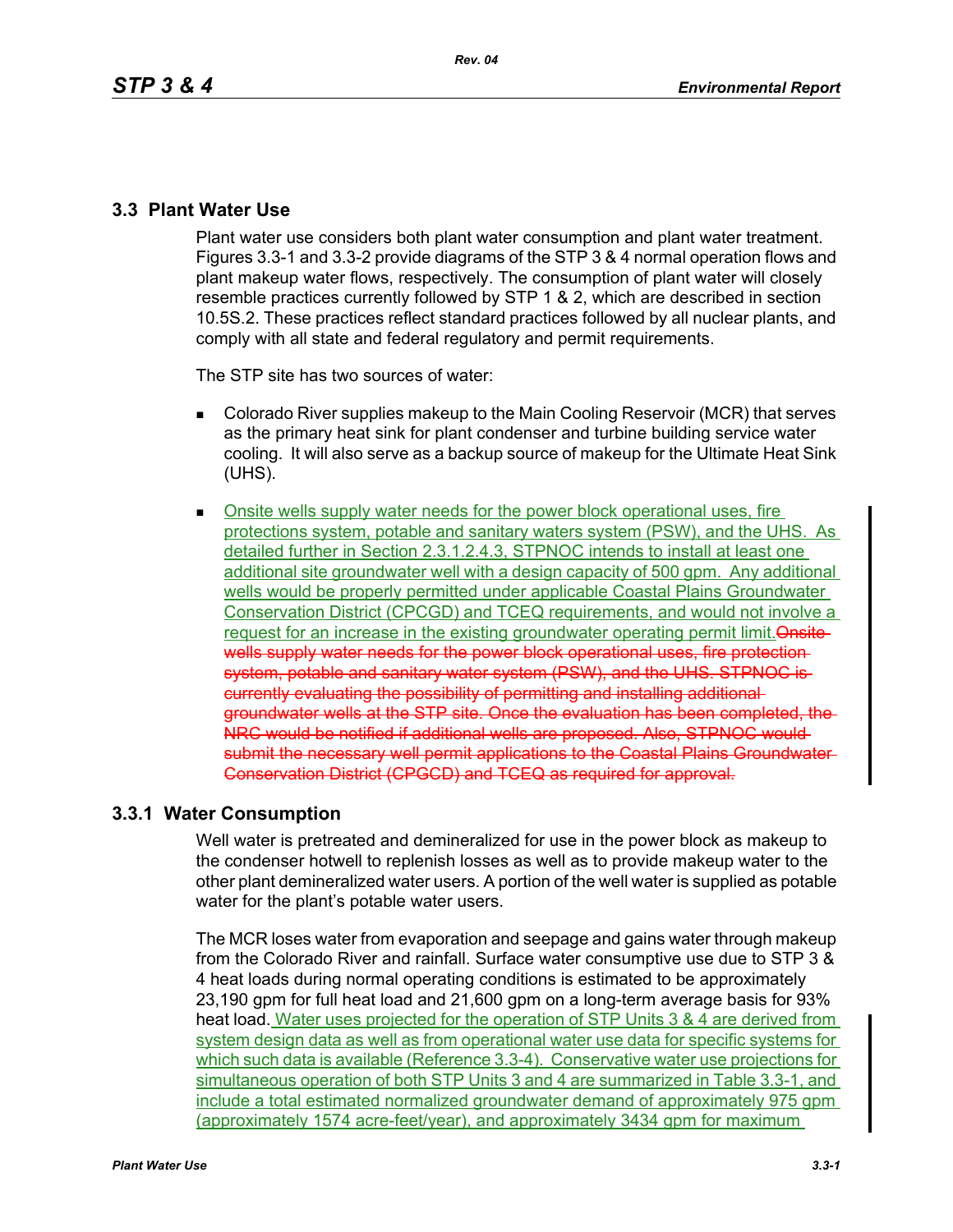short-term steady-state conditions. STP 3 & 4 groundwater use is approximately gpm on average, with a maximum of approximately 4,150 gpm. During normal operation, approximately 391550 gpm of plant effluent water (UHS basin blowdown, filter backwash, etc.) is discharged to the MCR as surface water. Table 3.3-1 identifies the normal and maximum water and effluent streams for STP 3 & 4, and Figure 3.3-1 provides a diagram to illustrate the normal operation flows.

The UHS for STP 3 & 4 will consist of mechanical draft cooling towers that receive makeup water from the well water system. The groundwater supply wells for STP 3 & 4 are not safety-related sources of water, because the UHS has a 30-day supply of water, which is sufficient for plant shutdown without a supplementary water source. During normal operation, the UHS will be evaporating an expected 566 gpm (2 units) of water, causing an increase in UHS basin water total dissolved solids. Water from the UHS is blown down to the MCR to keep the total dissolved solids at acceptable levels, with the discharged water to be made up from the onsite well water system.

Table 3.3-1 provides the normal and maximum flow rates for STP 3 & 4 systems that use surface water or groundwater. Table 3.3-1 envelops the water consumption during periods of minimum water availability and average plant operation by month for STP 3 & 4 only.

STP 1 & 2 water usage can be seen in Reference 3.3-2. The cumulative impacts can be seen in section 10.5S.2. Figures 3.3-1 and 3.3-2 show the plant makeup flows including potable water, demineralized water, and the UHS. The figures also show plant waste streams including treated radwaste effluents, treated sanitary wastes and low-volume wastes, which consist of reverse osmosis reject, filter backwash waste, oil/water separator effluent, and miscellaneous drains. The normal values listed in Table 3.3-1 are the expected flow values during normal plant operation at full load and the maximum values are those expected during outages and abnormal conditions such as emergency, hot standby, hot standby with loss of AC or shutdown. The rate of surface water consumption shown in Table 3.3-1 is not directly related to the rates of withdrawal and discharge to the Colorado River. Withdrawal from the Colorado River depends on the river flow rate, river water quality and MCR level. Fluctuations in the makeup water availability are accommodated by the maintaining the MCR water level within an acceptable range.

The flows from the miscellaneous demineralized water drains and low-volume wastewater are released to a wastewater retention basin(s) where it will be sampled prior to discharge. The water will be sent to a discharge line and discharged to the MCR. The treated liquid radwaste effluent and sanitary wastewater will be sent to the discharge line and released to the MCR.

## **3.3.2 Water Treatment**

The water treatment systems for STP 3 & 4 will be similar to those in use at the existing STP 1 & 2. Treatment systems will be required for systems supplied by groundwater, including:

Condensate water makeup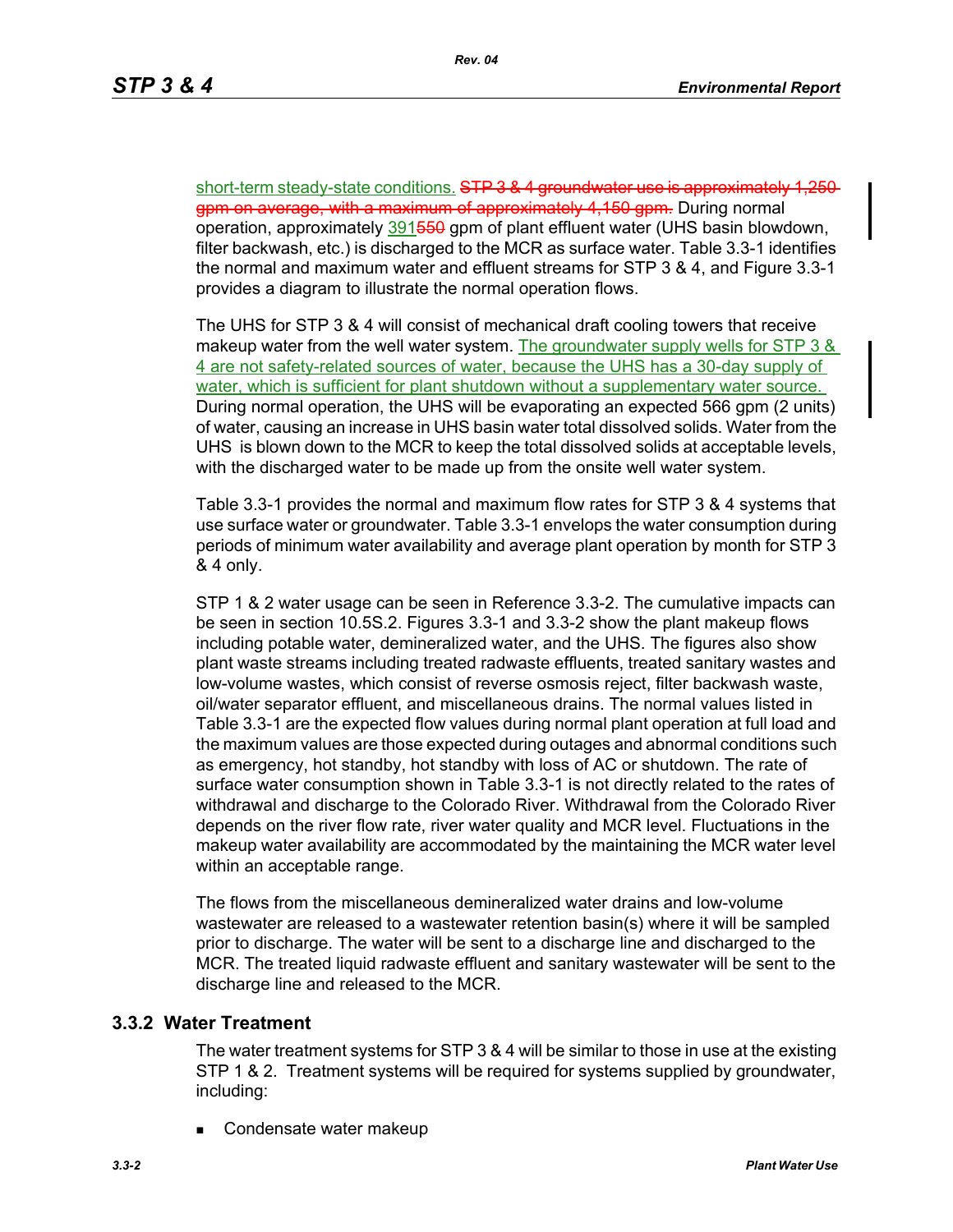- UHS basin water makeup
- Potable water
- Radwaste
- Fire protection systems

The circulating water system at STP 3 & 4 draws water from the MCR, which receives its makeup water from the Colorado River. Biocides and anti-scalant will be injected at the circulating water intake structure to control biofouling and scaling in the circulating water system and associated piping.

Well water is first sent to a filtration system, then chemical conditioned (including disinfection), and transported to a filtered water tank. The filters will be periodically backwashed to remove accumulated solids. The filtered water is distributed to the Fire Protection System and the Makeup Water Preparation (MWP) System.

The PSW System distributes drinking water throughout the power plant. The potable water will be distributed at low flow rates during normal plant operation. At peak times, such as refueling, the PSW will provide maximum flows of approximately 50 gpm per unit. The PSW is sized to provide instantaneous flows of up to 200 gpm per unit for short time periods. Potable water peak demands are expected during plant outages due to high plant population.

Demineralized water for plant uses is produced by the MWP System (See Figure 3.3- 2). Water is treated by filtration, reverse osmosis, and mixed bed demineralization processes. The MWP System is designed to reduce suspended and dissolved solids, organics, and colloidal particles present in the well water. Before the reverse osmosis system, a water softener system or a combination of sulfuric acid and sodium hexametaphosphate will be added to control fouling. Sodium hydroxide is added to the first pass permeate of the reverse osmosis system to adjust the pH to improve dissolved solids rejection in the second pass. Chemical addition quantities are proportional to water quality and will be added as needed to provide proper water chemistry. The demineralizers will provide final polishing after the reverse osmosis treatment. The demineralizer resins will be regenerated offsite; therefore, no demineralizer regeneration waste will be generated on site. The waste from the filters is sent to a low-volume waste sump and eventually discharged to the MCR. The MWP System will have peak demands mainly during startup and refueling outages. The MWP System provides makeup water to the Makeup Water Condensate (MUWC) System and Makeup Water Purifier (MUWP) System (See Figure 3.3-2). After filling the systems initially, small quantities of water will be required continuously to replace leakage and drainage from various systems within the power block (See Figure 3.3-2).

The MWP System will meet the demineralized water demand for STP 3 & 4 under normal and maximum operating conditions. Under normal operation, each unit has an overall-Table 3.3-1 indicates the estimated demineralized water demand for both units under normal operating and maximum short-term steady-state conditions. These demineralized water demand projections are based on actual operational water use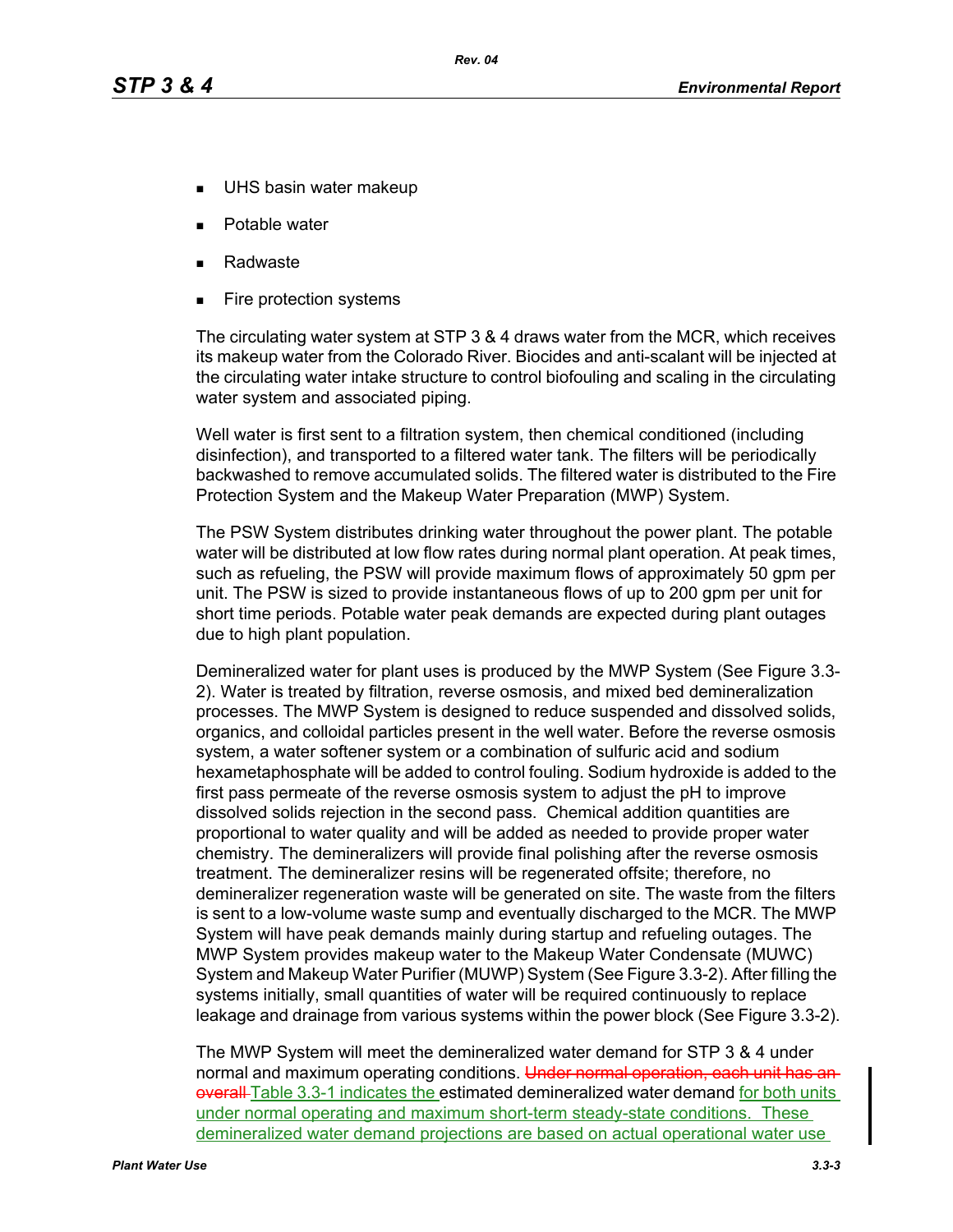data for similarly designed systems (Reference 3.3-4), and are well bounded by MWP System capacity.of approximately 100 gpm. To support STP 3 & 4, the MWP Systemwill provide an average of approximately 200 gpm of demineralized water. This is the eapacity of having Specifically, operating with a single reverse osmosis train running in a two-pass series configuration, the MWP System has the capacity to provide up to approximately 200 gpm of demineralized water. Under emergency and abnormaloperation, each unit has an estimated demineralized water demand of approximately 400 gpm. To support one unit at maximum and one unit under normal operation, the The MWP System is sized to will provide a continuous maximum flow of approximately 500 gpm of demineralized water.

The MWP System sizing is based on meeting maximum flow conditions with four reverse osmosis units. In the normal mode, the reverse osmosis units will be configured as two parallel reverse osmosis trains with each reverse osmosis train consisting of two reverse osmosis units in series (as a two-pass reverse osmosis configuration) to produce up to 400 gpm total demineralized water. The four reverse osmosis units will have the capability to be configured as four parallel single-pass reverse osmosis trains to produce instantaneous flows up to approximately 800 gpm total demineralized water for short time periods.

The MUWC System and the MUWP System both receive water from the MWP System. The MUWC System provides condensate quality water for both normal and emergency operations.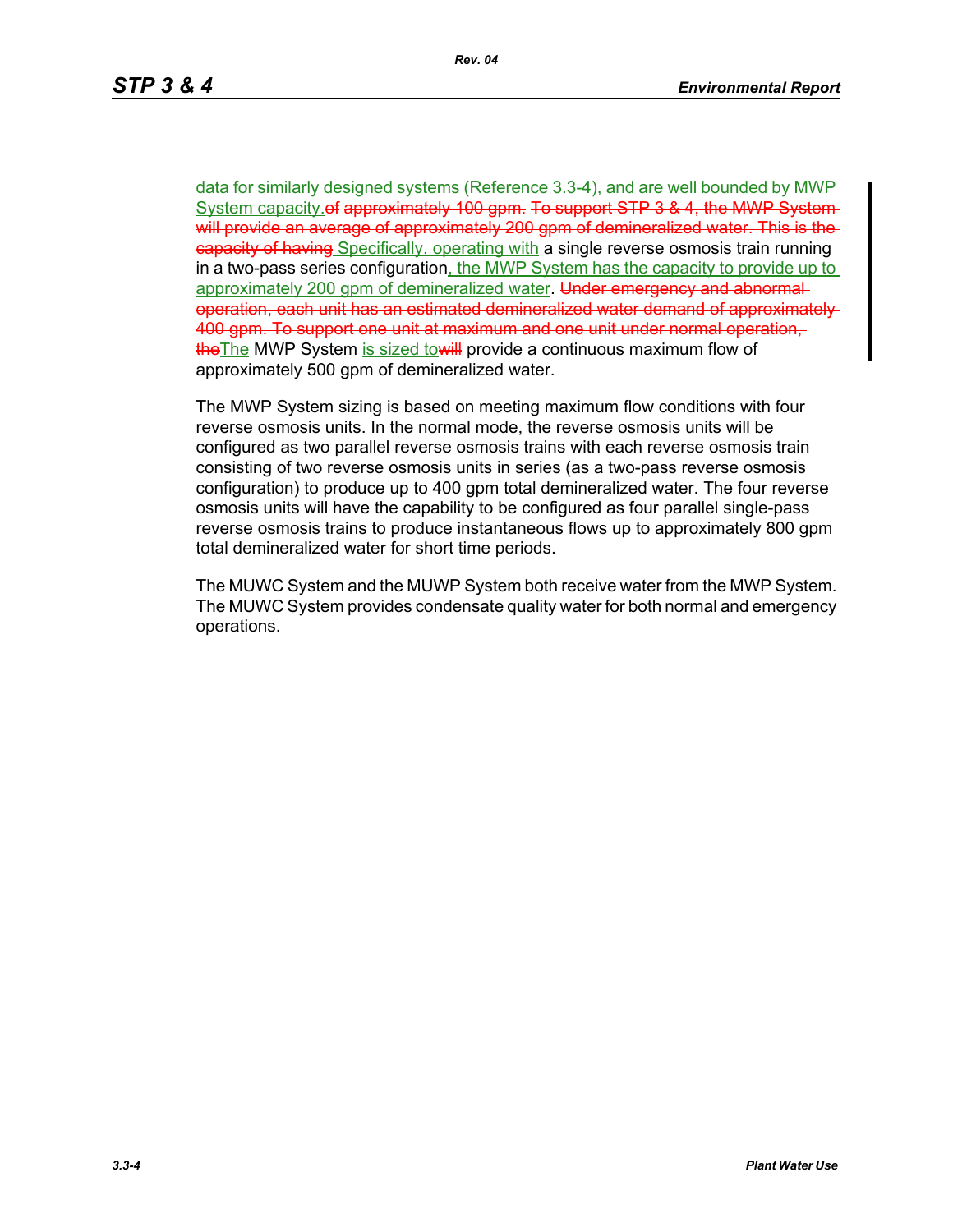The MUWP System provides makeup water to the following (Reference 3.3-1):

- Condensate Storage Tank
- Reactor Building Cooling Water System
- **Turbine Building Cooling Water System**
- **Diesel Generator Cooling Water System**
- **Liquid Radwaste System**
- **Standby Liquid Control Tank**
- Decontamination Station
- **Plant Chilled Water Systems**
- **Plant Laboratories**
- **Dubber Miscellaneous Uses**
- The MUWC System supports the following (Reference 3.3-1):
- **Main Condenser Hotwell**
- **Liquid Radwaste System**
- **Residual Heat Removal System Flushing**
- **High-Pressure Core Flooder System charging and flushing**
- Reactor Core Isolation Cooling System charging and flushing
- **Fuel Pool Skimmer Surge Tanks**
- **EXEC** Cleanup System Phase Separators and Cleanup System Filter Demineralizer
- **Condensate Filter and Demineralizer**
- Other Miscellaneous Uses

Discharges from the systems using demineralized water for makeup are routed to plant sumps, non-radioactive drains, or the liquid radwaste system before discharge.

The MUWC System and the MUWP System interface with the systems stated above but are not limited to only these systems. Most of these systems are closed looped; therefore, makeup will only need to be provided when water levels become low.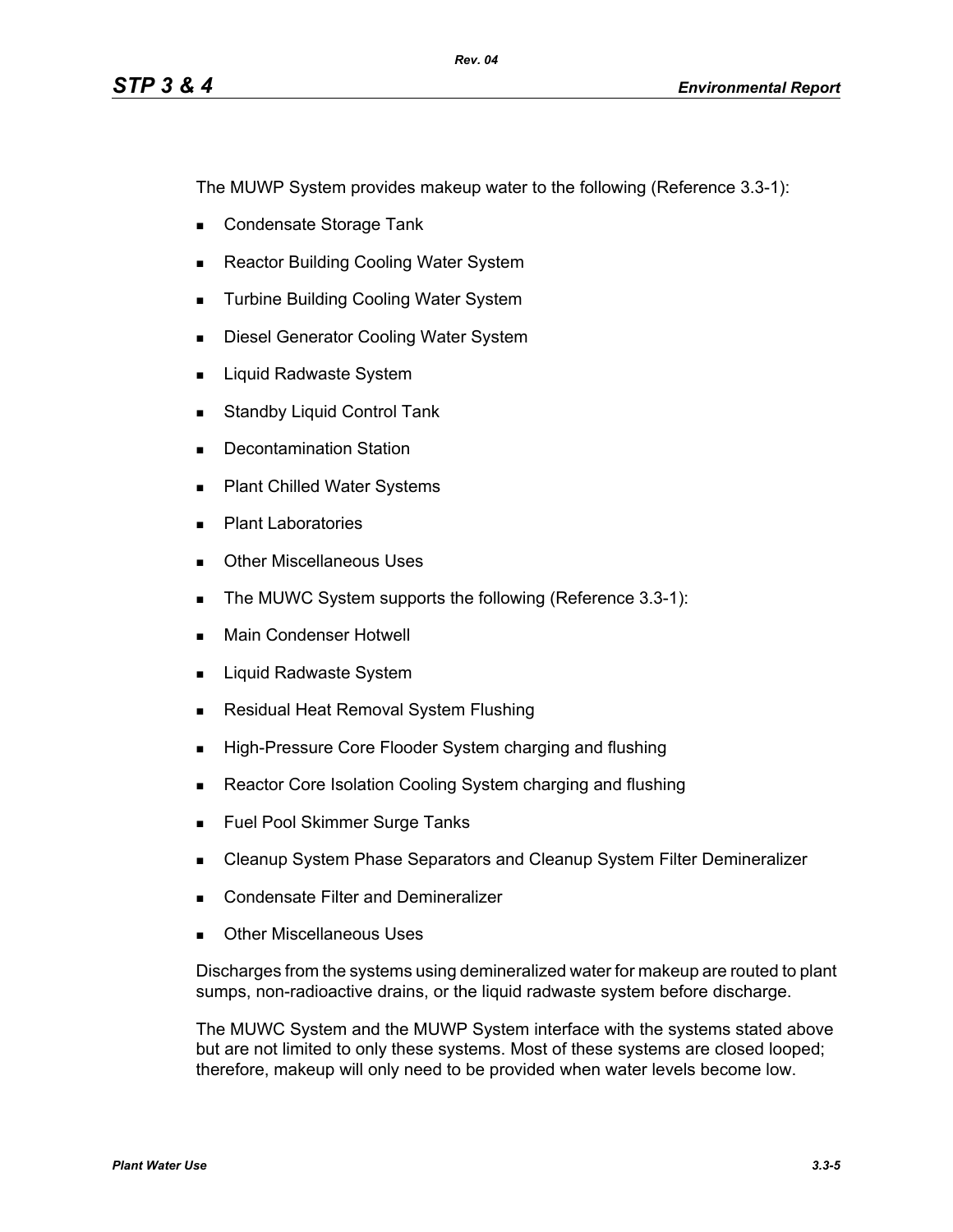# **3.3.3 References**

- 3.3-1 ABWR Design Control Document, GE Nuclear Energy, Revision 4, March 1997.
- 3.3-2 South Texas Project Units 1 and 2 Environmental Report Amendment 10, July 16, 1987.
- 3.3-3 Texas Commission on Environmental Quality, Permit to Discharge Wastes under Provisions of Section 402 of the Clean Water Act and Chapter 26 of the Texas Water Code-Texas Pollutant Discharge Elimination System (TPDES) Permit No. WQ0001908000, Austin, Texas, July 21, 2005.
- 3.3-4 Plant Water Balance," Fluor Nuclear Power Calculation No. U7-SITE-G-CALC-DESN-2001.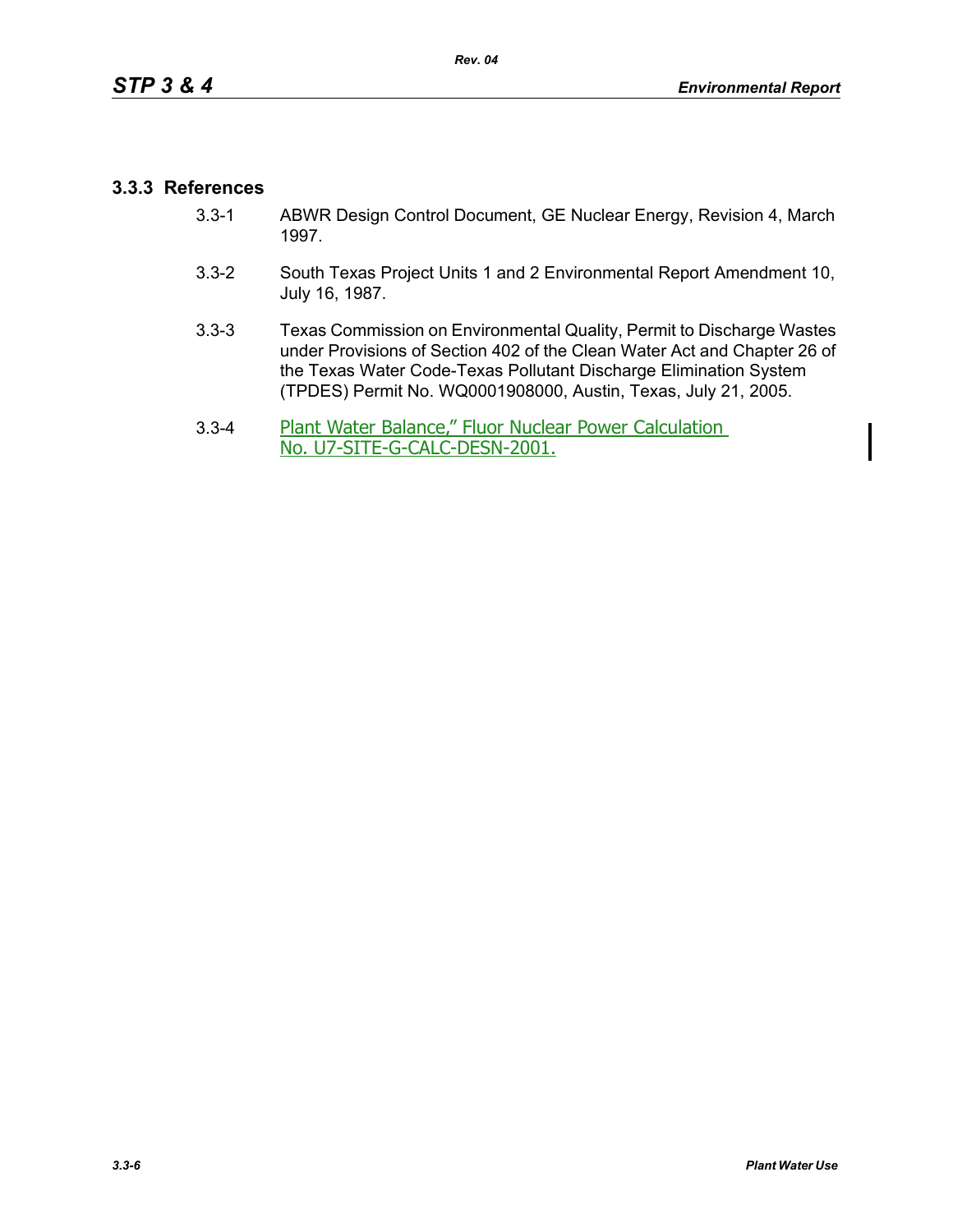$\mathbf{I}$ 

 $\blacksquare$ 

 $\mathbf I$ 

 $\blacksquare$  $\blacksquare$ 

 $\mathbf I$ 

|                |                                                                     |                     | <b>Maximum</b>      |                 |
|----------------|---------------------------------------------------------------------|---------------------|---------------------|-----------------|
|                |                                                                     | Normal [1]          | [1, 2, 7]           |                 |
| <b>Stream</b>  | <b>Stream Description</b>                                           | (gpm)               | (gpm)               | <b>Comments</b> |
|                | <b>Groundwater (Well) Streams</b>                                   |                     |                     |                 |
| $\overline{2}$ | Plant Well Water Demand                                             | 9754,242            | 34344,108           | $[11]$          |
| 8              | Well Water Demand for UHS System Makeup                             | 885                 | 3,203               | $[11]$          |
| 4              | <b>UHS Tower Evaporation</b>                                        | 566                 | 2,122               |                 |
| 5              | <b>UHS Tower Blowdown</b><br>1,058<br>290283                        |                     | $[4]$               |                 |
| 6              | <b>UHS Tower Circulating Water Flow</b>                             | 85,590              | 128,400             |                 |
| $\overline{7}$ | <b>UHS Tower Drift</b>                                              | 5                   | 10                  | $[3]$           |
| 13             | <b>UHS Seepage</b>                                                  | 24<br><u>13</u>     |                     |                 |
| 1              | Well Water for Power Plant Makeup/Use                               | 50332               | 91805               | [6]             |
| 15             | Potable Water<br>4025<br>40400                                      |                     |                     |                 |
| 16             | Sanitary Waste<br>4025<br>40400                                     |                     |                     |                 |
| 19             | <b>Filter Effluent</b>                                              | 50332               | 91805               |                 |
| 20             | Filter Backwash Water                                               | 347                 | 540                 |                 |
| 21             | <b>Filter Backwash Waste</b>                                        | 347                 | 540                 |                 |
| 27             | Demineralized Water to Various Users                                |                     | 48500               | [8]             |
| 22             | Reverse Osmosis Influent<br>33300                                   |                     | 72750               |                 |
| 23             | <b>Reverse Osmosis Effluent</b>                                     | 22200               | 48500               |                 |
| 24             | Reverse Osmosis Reject<br>11400<br>24250                            |                     |                     |                 |
| 26             | <b>Mixed Bed Effluent</b><br>22200<br>48500                         |                     |                     |                 |
| 34             | 60280<br>Liquid Radwaste Treatment Influent<br>2840                 |                     |                     |                 |
| 30             | 10<br>Fire Water System Makeup<br>10                                |                     |                     |                 |
| 32             | 15<br>Oil/Water Separator Influent                                  |                     | 15                  |                 |
| 28             | 5<br>Equipment/Floor Washdown<br>5                                  |                     |                     |                 |
| 39             | <b>Consumptive Losses</b><br>17440<br>38445                         |                     |                     |                 |
| 40             | Demineralized Users Miscellaneous Drains<br>1075<br>550<br>Influent |                     |                     |                 |
| 42             | Startup/Flush Pond                                                  | 0                   | 0                   | [5]             |
|                | <b>MCR Streams</b>                                                  |                     |                     |                 |
| 9              | MCR Forced Evaporation from STP 3 & 4                               | 23,19023,190        | 49,00049,000        | $[12]$          |
| 11             | <b>MCR Circulating Water Flow</b>                                   | $2.4 \times 10^{6}$ | $2.4 \times 10^{6}$ |                 |
| 12             | <b>MCR Seepage</b>                                                  |                     | O                   | [9]             |
| 14             | <b>MCR Rainfall</b>                                                 | 0                   | 0                   | $[9]$           |
| 43             | MCR Blowdown to Colorado River                                      | 0                   | 138,240             | $[10]$          |
| 44             | MCR Makeup to UHS (Backup to Wells)                                 | 0                   | 0                   | $[11]$          |

# **Table 3.3-1 STP 3 & 4 Water Flow Table**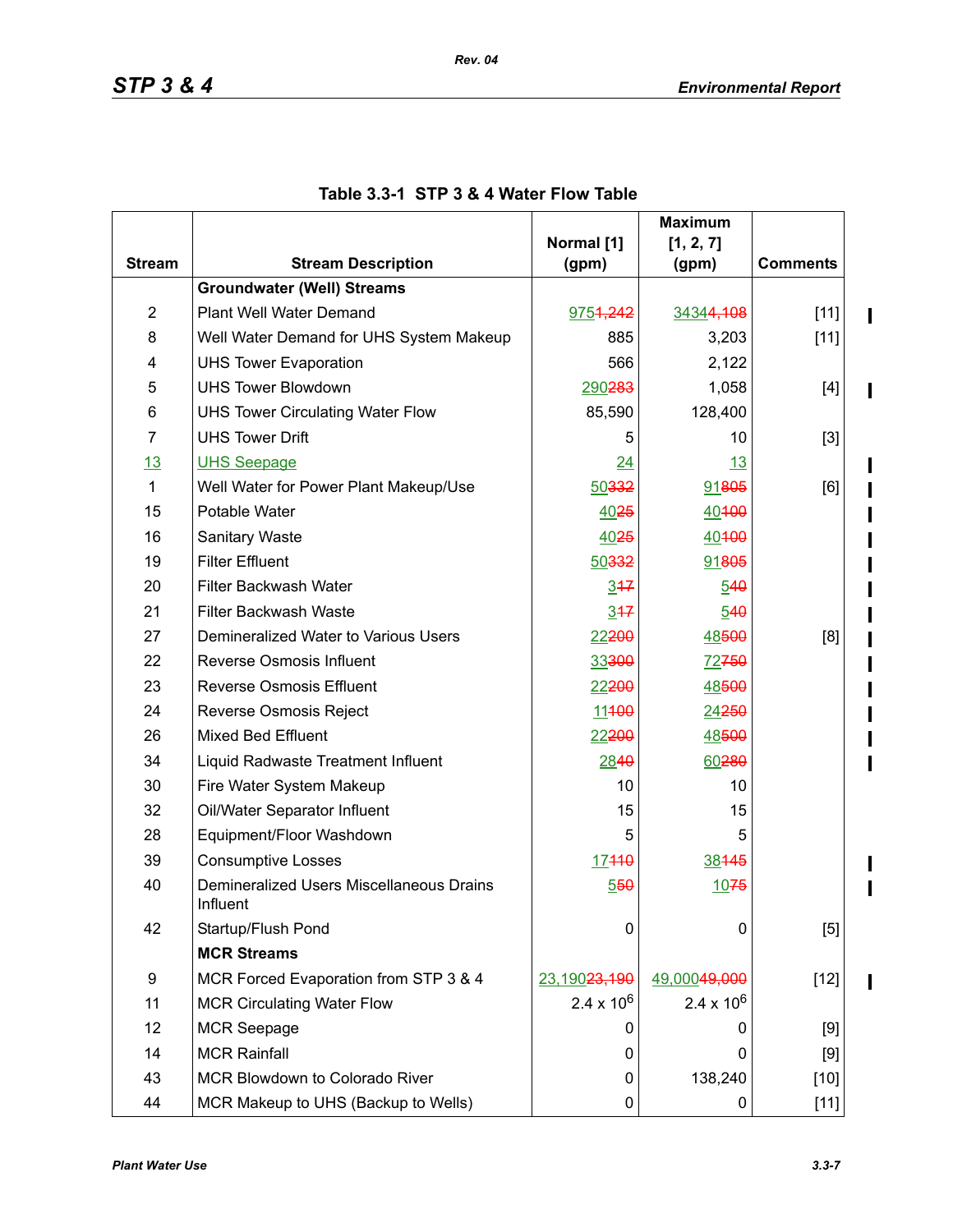|               |                                                       | Normal [1]   | <b>Maximum</b><br>[1, 2, 7] |                 |
|---------------|-------------------------------------------------------|--------------|-----------------------------|-----------------|
| <b>Stream</b> | <b>Stream Description</b>                             | (gpm)        | (gpm)                       | <b>Comments</b> |
|               | <b>Surface Water (Colorado River) Streams</b>         |              |                             |                 |
| 3             | <b>Total Required River Water to MCR</b>              | 22,79922,660 | <u>47,48924,837</u>         |                 |
| 43            | Total Discharge from MCR to River                     | 0            | 138,240                     | $[10]$          |
|               | <b>Plant Effluent Streams</b>                         |              |                             |                 |
| 10            | Final Effluent Discharge Line to MCR                  | 391530       | 1,5114,818                  |                 |
| 35            | <b>Treated Liquid Radwaste</b>                        | 2840         | 260280                      |                 |
| 37            | Wastewater Retention Basin Discharge                  | 33482        | 53380                       |                 |
| 41            | Demineralized Users Miscellaneous Drains<br>Discharge | 550          | 1075                        |                 |
| 17            | <b>Treated Sanitary Waste</b>                         | 4025         | 140400                      |                 |
| 36            | Total Low Volume Waste                                | 28432        | 43305                       |                 |
| 29            | Equipment/Floor Washdown Waste                        | 5            | 5                           |                 |
| 31            | Fire Water System Losses                              | 10           | 10                          |                 |
| 33            | Oil/Water Separator Effluent                          | 15           | 15                          |                 |

|  |  |  | Table 3.3-1 STP 3 & 4 Water Flow Table (Continued) |
|--|--|--|----------------------------------------------------|
|--|--|--|----------------------------------------------------|

1. The flow rate values are for STP 3 & 4.

2. These flows are not necessarily concurrent.

3. The cooling tower drifts are 0.005% of the tower circulating water flow for normal operation and 0.01% of the average tower circulating water flow for the 30 days following a design basis accident for maximum operation.

4. The UHS cooling towers are assumed operating at three cycles of concentration.

5. Startup flushes and startup pond discharge would occur only during the initial plant startup phase and potentially after unit outages when system flushes are required.

6. Makeup water for demineralized water, potable water, and fire protection water, and makeup to the UHS basin would be from site wells. The MCR makeup will be from the Colorado River.

7. Maximum evaporation from the UHS towers would occur during emergency, hot standby, hot standby with loss of AC, or shutdown conditions. All other maximum flows are during the power block peak demands for makeup water.

8. For the normal condition, the reverse osmosis system is operating in a two-pass configuration, in maximum conditions the reverse osmosis is operating in a single-pass parallel configuration.

9. The rainfall and seepage have been taken to be 0 gpm because STP 1 & 2 has already taken rainfall and seepage in consideration for its plant water balance (Reference 3.3-2). The addition of STP 3 & 4 has no impact on rainfall and insignificant impact on the seepage rates.

10. The MCR has the ability to discharge water to the Colorado River at rates up to a maximum of 138,240 gpm (200 million gallons per day) in accordance with the existing Texas Pollutant Discharge Elimination System (TPDES) permit (Reference 3.3-3). The MCR has been blowndown infrequently during the past 20 years. Makeup water to the MCR during periods of blowdown evolution is not considered since the makeup requirements depend on the MCR water level and river flows.

11. These maximum demands are estimated based on one unit in a planned refueling outage, and the second unit in a forced outage using worst case relative humidity. Using average relative humidity, using are estimated to reduce to 3,305 gpm and 2,400 gpm, respectively. If the demand is higher than the permitted well water levels, UHS makeup for one or both units will be provided from the MCR.

12. The forced evaporation shown includes STP 3 & 4 only. The natural evaporation of the MCR is constant and is not impacted by the number of units at the STP site. The natural evaporation of the MCR is not included in the discussion of surface water consumption in section 3.3.1. The normal forced evaporation rate based on a 93% load factor on a long-term basis is 21,600 gpm. The maximum forced evaporation rate is the daily maximum value based on a 100% load factor.

13. Minimum water availability has no impact on the water balance for STP 3 & 4. The MCR accommodates fluctuations in makeup water availability. Change in the MCR level does not significantly impact the evaporation.

14. Details on groundwater sources and construction requirements for plant water use are discussed in Sections 2.3, 4.2, and 3.9S. Information regarding STP 1 & 2 plant water use can be found in Reference 3.3-2.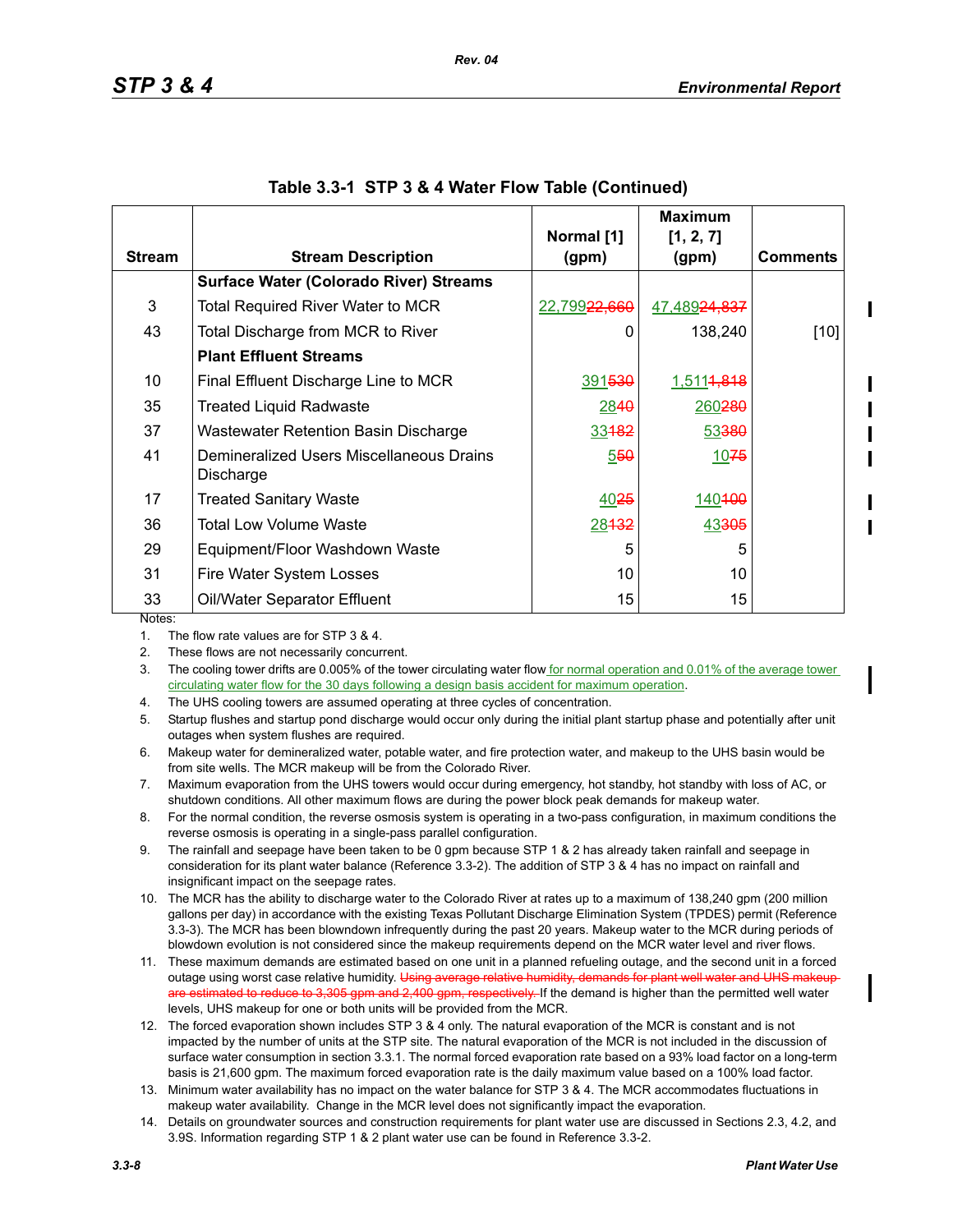15. The normal value is based on subtracting the normal effluent plant discharge to the MCR from the normal forced evaporation based on a 100% load factor. The maximum value is based on the average from the annual limit of consumptive use, which is 80,125 acre-ft/year, in accordance with the Certificate of Adjudication 14-5437 of the Texas Water Commission.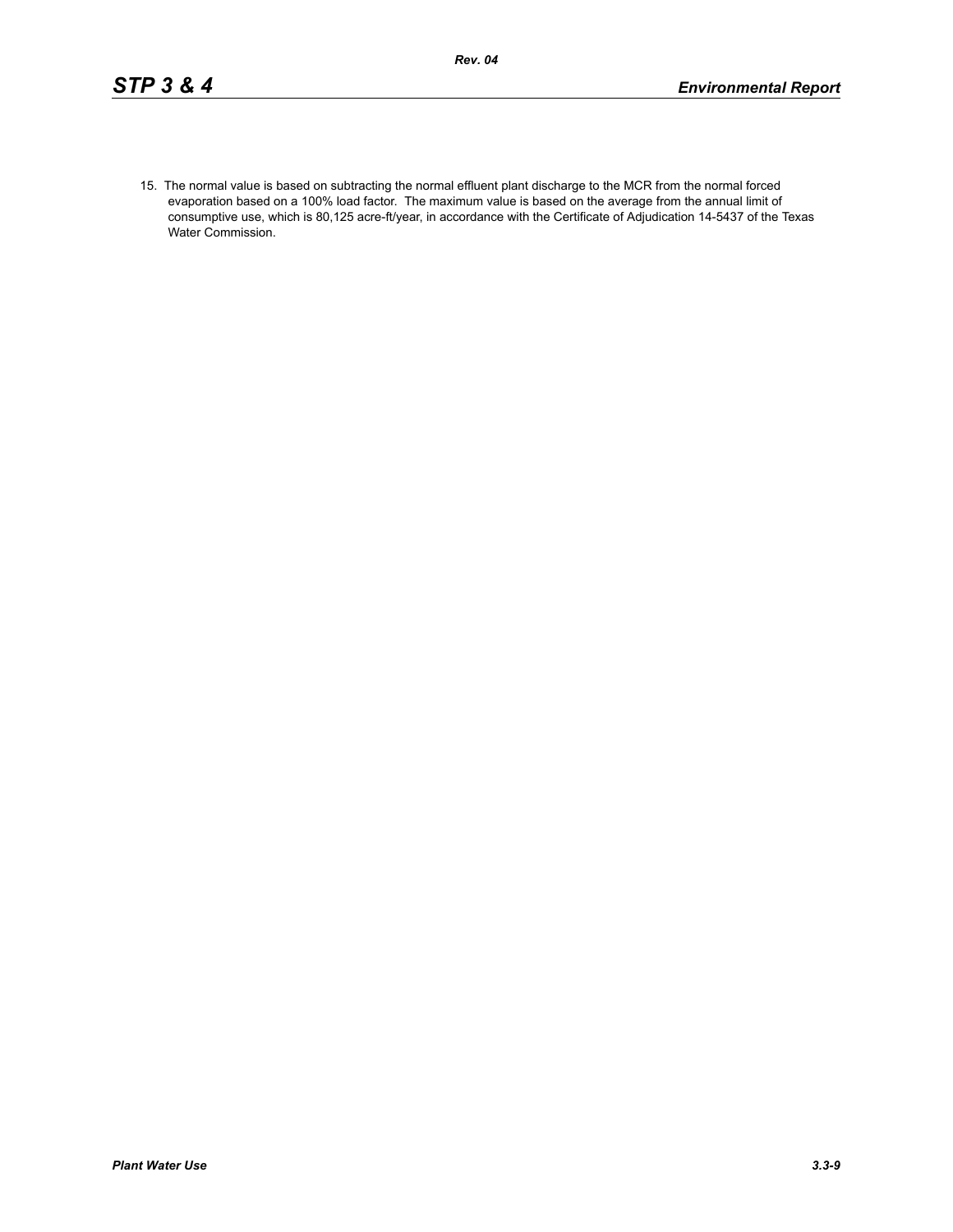